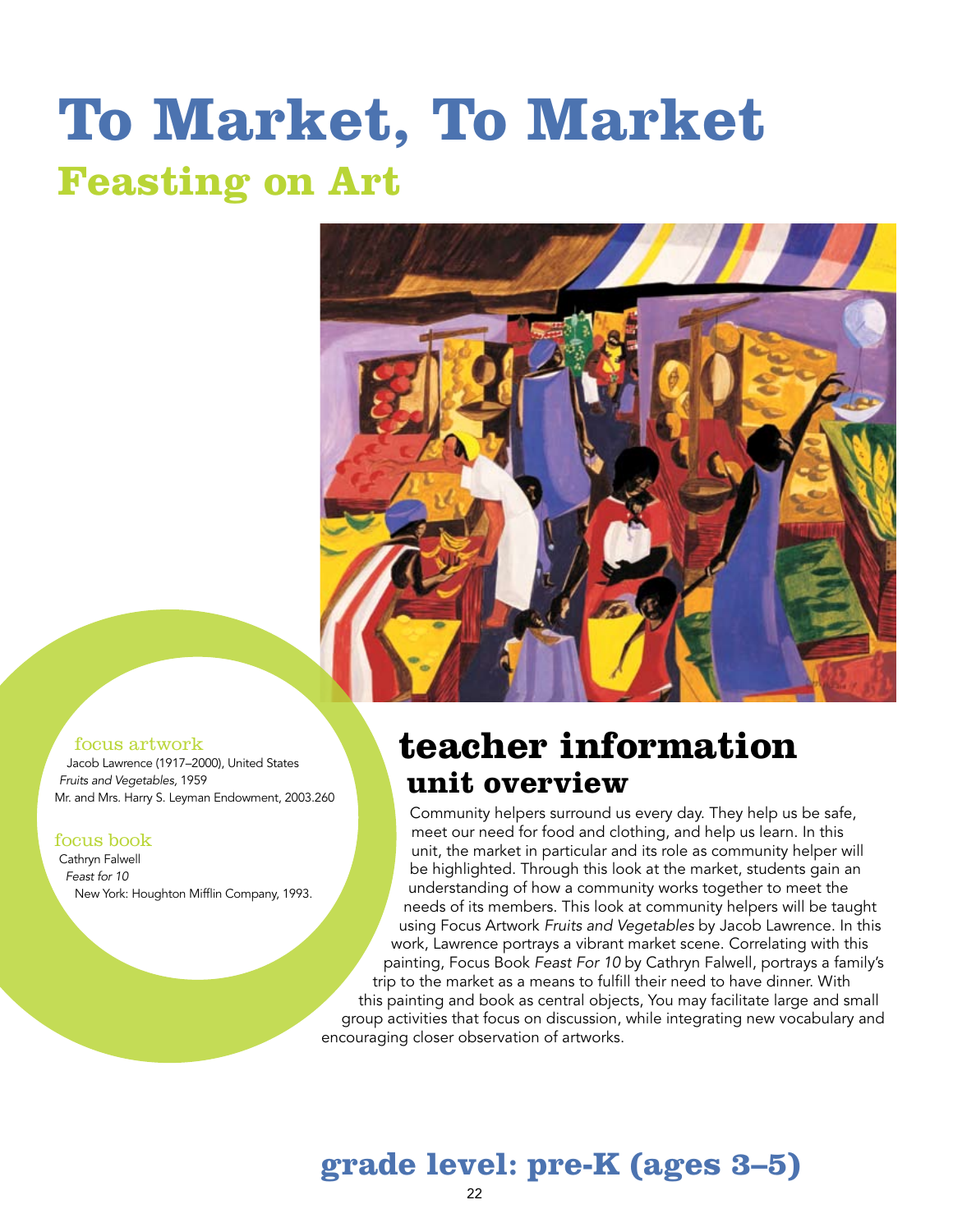# **unit objectives**

- Students closely examine several works of art from the Cincinnati Art Museum's permanent collection, including Focus Artwork *Fruits and Vegetables* by Jacob Lawrence.
- Students gain confidence in looking at and discussing artwork through the expression of their personal interpretations, feelings, and opinions.
- Students understand and incorporate new vocabulary and concepts related to the theme of community helpers, in particular the market, through various literacy and art activities.
- Students gain further understanding of how people work together in a community to meet the needs of the community as a whole.

# **about the artist**

Jacob Lawrence was born on September 7, 1917, in Atlantic City, New Jersey. As a child he lived in Pennsylvania and moved with his family to Harlem, New York, at the age of thirteen. At that time, America was in the middle of the Great Depression, and Lawrence had to work to help support his family. He developed an interest in art after taking classes at his local YMCA. He held many odd jobs during that time, including running a paper route and working at a laundry, as well as a printer's shop. These experiences enabled him to be familiar with the neighborhood and the people he later painted.

Between 1932 and 1934, Lawrence studied at the Harlem Art Workshop under Charles Alston, its director. For a few dollars a week, Lawrence rented a small space to work in an area of Alston's studio. While studying at the center, he would listen to the conversations of people like Langston Hughes, Ralph Ellison, Katherine Dunham, and Alain Locke, well known African American writers and artists of the time. As Lawrence was much younger, he was not included in their discussions; however, their words influenced and encouraged him greatly. He took pride in the achievements of his fellow African American artists.

> Lawrence soon developed his own unique style. He was inspired by African sculpture and used Cubism to form constructions of line and color on flat surfaces. In 1938, he joined the WPA Federal Art Project for eighteen months. Lawrence was required to create two paintings every six weeks, for which he was paid \$23.86 per week. This enabled him to establish himself as a professional artist.

> > Lawrence's first narrative series consisted of forty-one paintings and told the story of Toussaint L'Overture and Haiti's fight for independence*.* The completed series was shown at a gallery on Vesey Street in Manhattan, his first show outside Harlem. While working on the WPA project, Jacob painted two other series. Both were based on American abolitionists who lived during the time of Civil War, the *Fredrick Douglass Series* (1938–1939), and the *Harriet Tubman Series* (1939–1940).

In 1940, Lawrence applied for and received three consecutive Rosenwald Foundation fellowships. Soon after, he started work on his series *The Migration of the*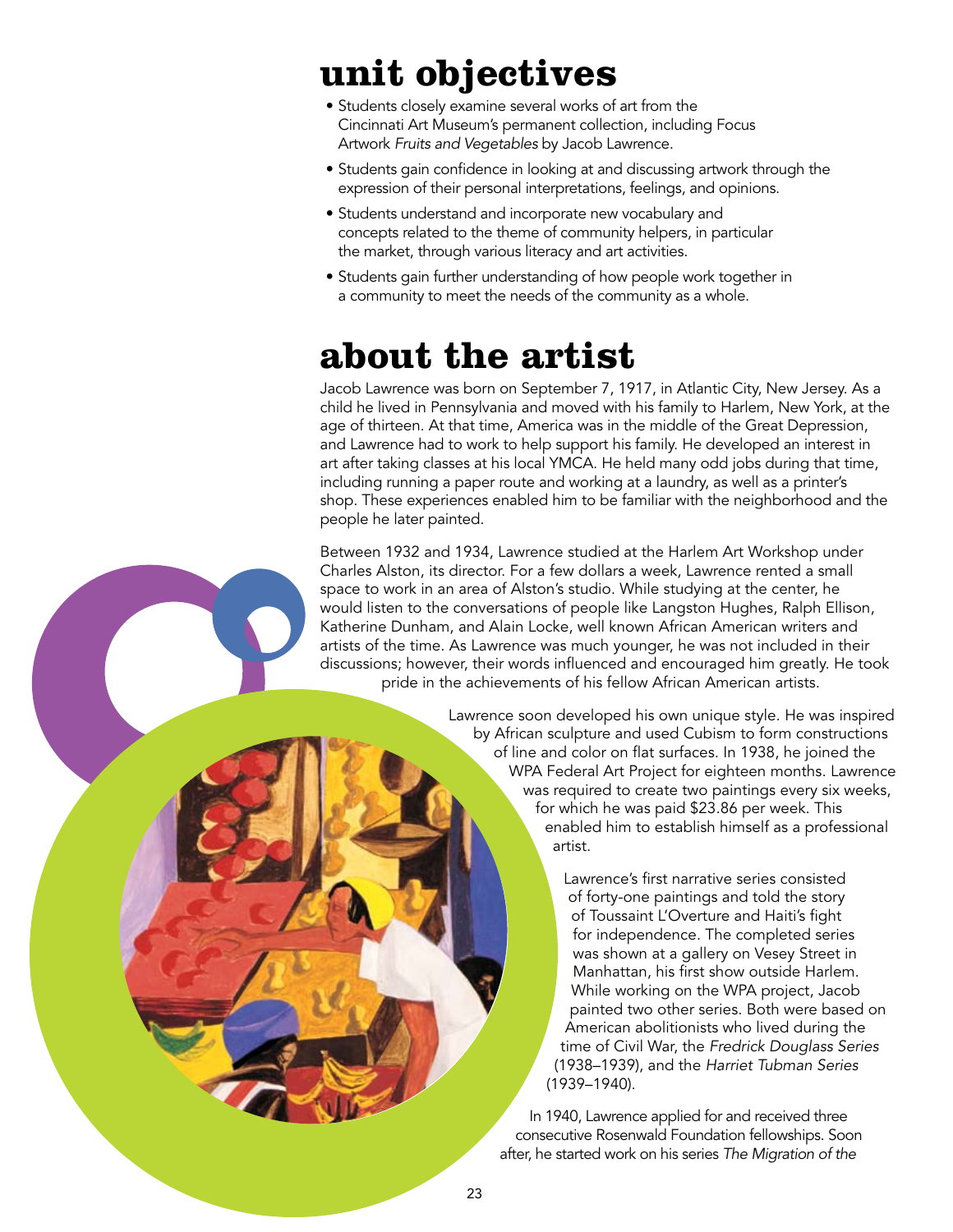*Negro*, a subject close to him because many of the elders in the community had been part of the Great Migration. *The Migration of the Negro* series consisted of sixty panels depicting the migrants of the South, hopeful for a new life, moving north. This series of work brought him widespread recognition. Soon after, he met and married fellow artist Gwendolyn Knight.

In 1943, Lawrence was drafted into the United States Coast Guard just as the country entered World War II. Upon returning from sea, he resumed painting familiar subject matter—his neighborhood. Soon after, he was invited to teach at Black Mountain College in North Carolina. Well-known artists, including Robert Rauschenberg, Merce Cunningham, and John Cage, also taught at the college. Lawrence became greatly inspired by Josef Albers, the head of the art department. After returning to New York he began work on the *War Series*, which consisted of four panels.

During the 1950s, while teaching art at Pratt Institute in Brooklyn, Lawrence continued to record more urban scenes. Many of the street scenes from this period reflect the neighborhood of Bedford-Stuyvesant in Brooklyn. In 1960, The Brooklyn Art Museum held Lawrence's first major retrospective. Soon after this exhibition, he was invited to Nigeria by the American Society of African Culture and the Mbari Club of artists and writers. He found the trip so stimulating that he returned to Africa in 1964 to live and work for eight months. While there, he created eight paintings and several drawings. One of these, *Meat Market*, highlights the bright light, hot sun, and exciting atmosphere he experienced while in Africa.

Returning to New York, he continued exploring the subject matter of civil rights activities in the South. These paintings were very dramatic and sometimes violent. Lawrence's accomplishments were widely acknowledged throughout the 1960s, and in 1965, he was elected to membership to the National Institute of Arts and Letters.

In 1967, he was approached by a publisher to illustrate a book. He was allowed to choose his own subject matter, and chose the story of Harriet Tubman. The book, *Harriet and the Promised Land*, consisted of seventeen illustrations, accompanied by the story in verse. In 1970, he also illustrated *Aesop's Fables* for the same publisher.

In 1971, Lawrence was asked to take a permanent position as a professor at the University of Washington in Seattle. It was there that he created the *Builder Series*, a group of work more graphic in style than his earlier works. In 1972, he created a poster for the Munich Olympics, and during the 1976 United States Bicentennial celebrations, several of his works were spotlighted. Throughout the late 1970s and early 1980s, Lawrence spent most of his time on commission work. Throughout the 1980s and 1990s, he became increasingly respected as one of the most influential African American artists of his time. Jacob Lawrence died on June 9, 2000, at the age of 82 in Seattle.

# **about the art**

*Fruits and Vegetables* is one of many street scenes Jacob Lawrence painted during his career. Inspired by his surroundings, the painting depicts and represents his affection for the city. In this colorful painting, he shows the everyday life of the marketplace. He captures women and children as they go about their daily shopping. Children are seen competing for their mothers' attention as they reach for an array of fresh fruits and vegetables, including: potatoes, bananas, plantains, limes, lemons, butternut squash, tomatoes, corn, apples, and cantaloupe.

In this work, Lawrence has adapted aspects of modern abstract painting and married them with aspects of his own heritage. This combination of styles and influences can be seen in the African-inspired masklike faces and colorfully patterned fabrics and in the abstract use of color and line.

### **information on focus book**

Cathryn Falwell, *Feast for 10*.

*Feast For 10* by Cathryn Falwell tells the story of a family working together to prepare a family feast. The numbers one through ten are used as they shop at the grocery store, prepare the food, and cook their dinner. This book was chosen because it is a wonderful complement to the market scene portrayed in Jacob Lawrence's painting *Fruits and Vegetables*, helping children draw a connection between their personal experiences and the painting. In addition, it was chosen for its representation of a group of people working together as a community to fulfill a common need.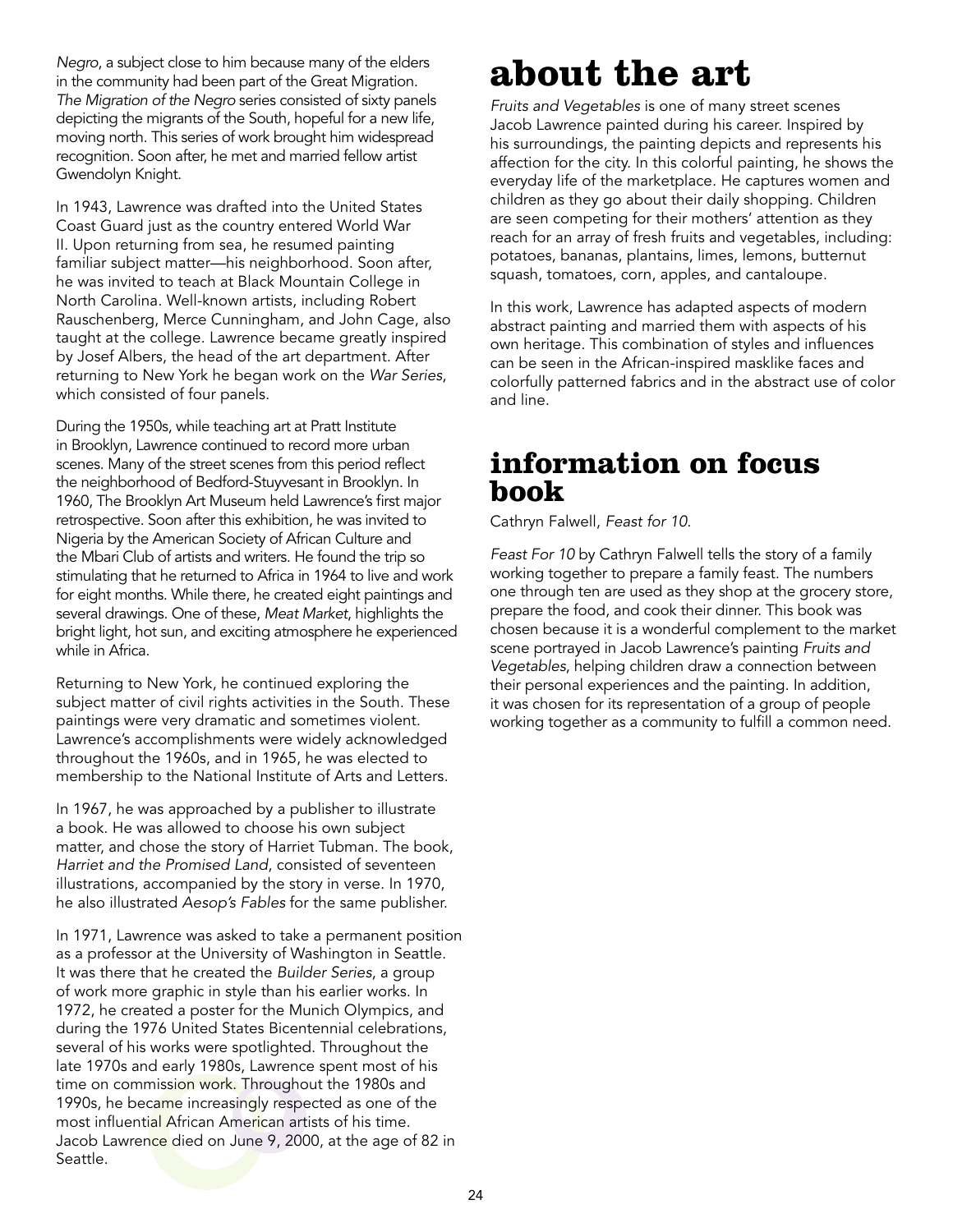**Lesson #1 What or Who Is a Community Helper?**

# **time/setting**

Large Group Time

# **objectives**

- Students participate in a large group discussion on the topic of community helpers and in particular the market.
- Students learn and use appropriately new vocabulary as it relates to the theme of market.
- Students strengthen their understanding of the role of the market in the fulfillment of community needs.

### **vocabulary**

*(definitions from Merriam-Webster Online Dictionary www.webster.com)*

community: *people with common interests living in a particular area*

market: *self-service retail store selling food and household merchandise*

need: *requirement for the well-being of a person or animal*

neighborhood: *people living near one another*

# **materials**

large writing tablet

markers

examples of items found at the market (paper or plastic bag from a local store, a box of cereal, apples, etc.)

### **procedure**

1. Gather students together for group/circle time.

2. Introduce the theme of community helpers to students. Possible questions to encourage discussion may include the following:

- What does it mean to help someone? Why do we help each other?
- What is a community?
- Do people in a community help each other?
- Who in the community helps you? How do they help you? (Possible answers may be my parents, teacher, police officer.) You may wish to make a list of community helpers as students discuss this question.
- Can the market be a community helper? Why or why not? Students should understand that yes, the market is a community helper because that is where we buy the food we eat and that is something we all need.
- 3. Ensure that students understand that they are surrounded by people and places that help a community fulfill its needs and wants. Then tell students that they are going to explore a particular community helper, the market. Teacher may wish to introduce the concepts of needs and wants before continuing with this lesson.
- 4. Use examples of items found at a market for visual aids to introduce and discuss the topic of market and its role in meeting the needs of the community. Possible questions for discussion may include the following:
	- What is a market or grocery store?
	- Why do people go to the market?
	- Who takes you to the market?
	- What do you buy at the market?
	- How do you remember what you need to buy?
	- Do you think that the market helps you? How?
- 5. Use a large writing tablet and markers to record the student responses for future display in the classroom. You may also wish to set up a dramatic play area in class that represents a market. Books and visuals on markets and other community helpers should also be made available for further student exploration.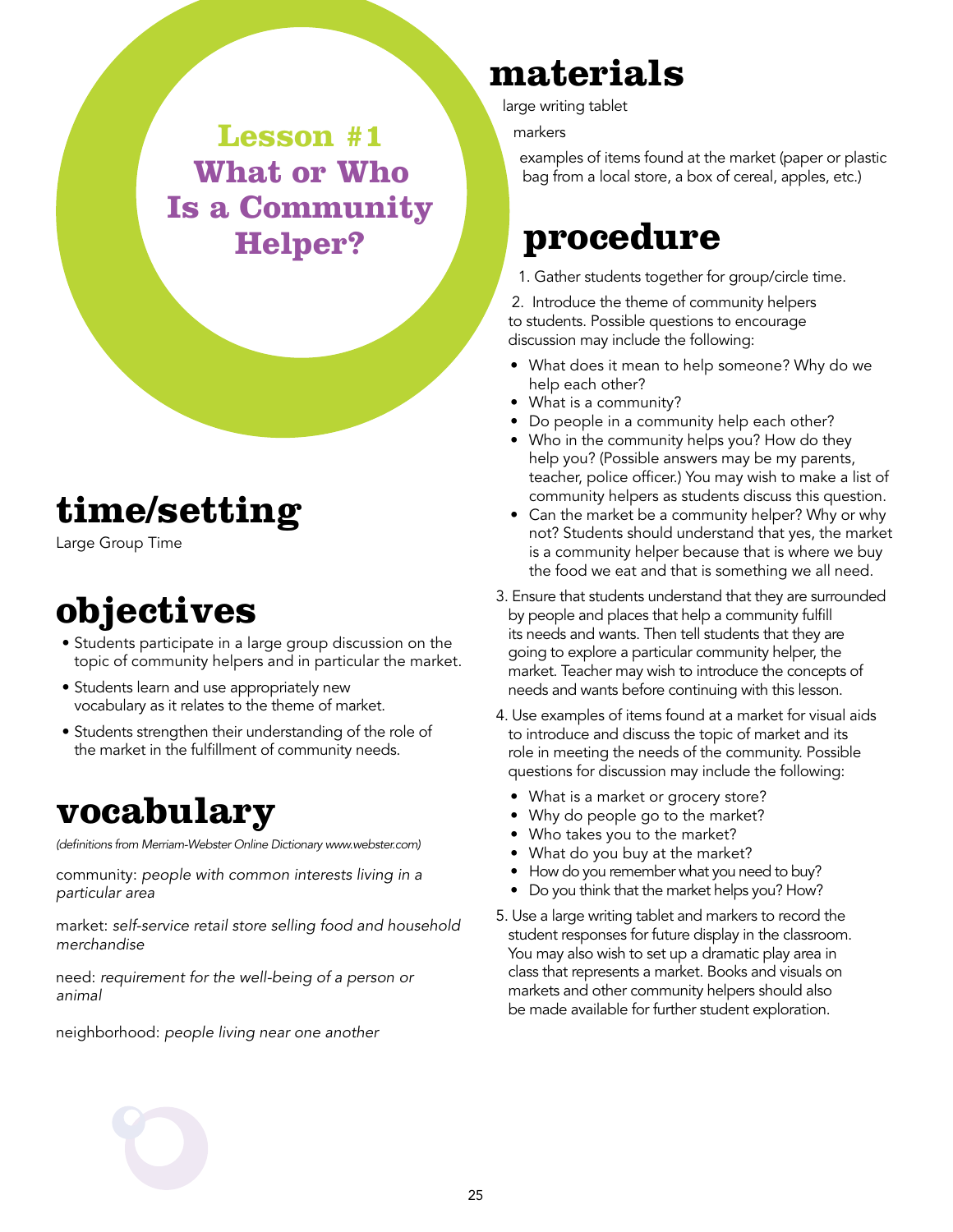# **national standards**

### **ECONOMICS**

Standard 4: Understands basic features of market structures and exchanges.

#### Language Arts

- Standard 1: Uses the general skills and strategies of the writing process.
- Standard 8: Uses listening and speaking strategies for different purposes.

### Working With Others

- Standard 1: Contributes to the overall effort of a group.
- Standard 4: Displays effective interpersonal communication skills.

# **head start outcomes**

### Language Development

Listening & Understanding

- LD 1: Demonstrates increasing ability to attend to and understand conversations, stories, songs, and poems.
- LD 3: Understands an increasingly complex and varied vocabulary.
- SPEAKING & COMMUNICATING
- LD 5: Develops increasing abilities to understand and use language to communicate information, experiences, ideas, feelings, opinions, needs, questions, and for other varied purposes.
- LD 6: Progresses in abilities to initiate and respond appropriately in conversation and discussions with peers and adults.
- LD 7: Uses an increasingly complex and varied spoken vocabulary.

### **LITERACY**

**EARLY WRITING** 

- LI 15: Develops understanding that writing is a way of communicating for a variety of purposes.
- LI 16: Begins to represent stories and experiences through pictures, dictation, and in play.

### Social & Emotional Development

#### **COOPERATION**

- SED 7: Increases abilities to sustain interactions with peers by helping, sharing, and discussing.
- SED 9: Develops increasing abilities to give and take in interactions, to take turns in games or using materials, and to interact without being overly submissive or directive.

**time/setting**

Large Group Time

# **objectives**

- Students examine closely a reproduction of Focus Artwork *Fruits and Vegetables* and respond to guiding questions concerning what they see and feel about the painting.
- Students participate in a large group discussion in which they share their opinions and interpretations of the painting.
- Students learn and appropriately use new vocabulary related to the theme.

# **vocabulary**

*(definitions from Merriam-Webster Online Dictionary www.webster.com)*

fruit: *usually edible reproductive body of a seed plant*

market: *self-service retail market selling food and household merchandise*

need: *requirement for the well-being of a person or animal*

vegetable: *usually herbaceous plant (as the cabbage, bean, or potato) grown for an edible part that is usually eaten as part of a meal*

**Lesson #2 Learning to Look A Trip to the Market with Fruits and Vegetables**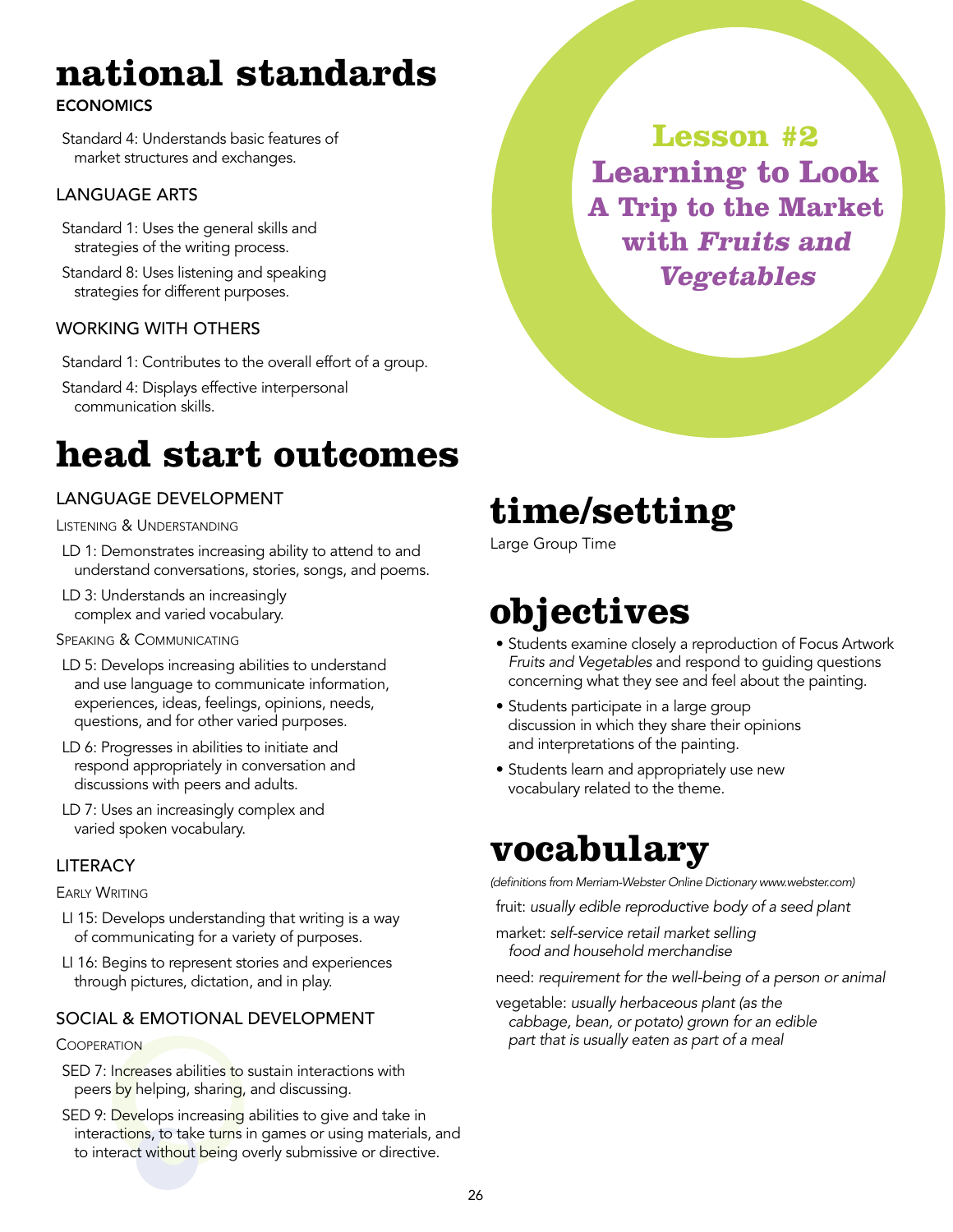# **materials**

large writing tablet

#### markers

large reproduction of Focus Artwork *Fruit and Vegetables* or a class set of laminated copies

### **procedure**

1. Give each student his or her own copy of the Focus Artwork *Fruits and Vegetables* to explore. You should encourage silent/quiet looking, followed by the use of guiding questions to elicit their responses to what they see. You may choose to have plastic examples of the fruits and vegetables in the painting available for visual aids. These include potatoes, bananas, plantains, limes, lemons, butternut squash, tomatoes, corn, apples, and cantaloupes.

Questions should include the following:

- What do you see?
- What is happening in this picture?
- Where do you think the people in the picture are?
- What are they doing?
- What fruits and vegetables do you see?
- Does this market look like the market you visit with your family? Why or why not? What is the same? Different?

*You should be careful to repeat to the group what each child has observed and to avoid any judgments or right/ wrong answers.* 

2. Encourage students to visit the dramatic play center on the market, if applicable, and to explore books on the market. *You may also wish to hang the large reproduction of the Focus Artwork up in class for future close looking.* 

# **national standards**

#### Language Arts

Standard 8: Uses listening and speaking strategies for different purposes.

#### Life Skills

Standard 1: Contributes to the overall effort of the group.

Standard 4: Displays effective interpersonal communication skills.

#### Visual Arts

Standard 5: Understands the characteristics and merits of one's own artwork and the artwork of others

# **head start outcomes**

#### **CREATIVE ARTS**

**ART** 

- CA 6: Begins to understand and share opinions about artistic products and experiences.
- CA 5: Develops growing abilities to plan, work independently, and demonstrate care and persistence in a variety of art projects.

#### **LITERACY**

**EARLY WRITING** 

- LI 15: Develops understanding that writing is a way of communicating for a variety of purposes.
- LI 16: Begins to represent stories and experiences through pictures, dictation, and in play.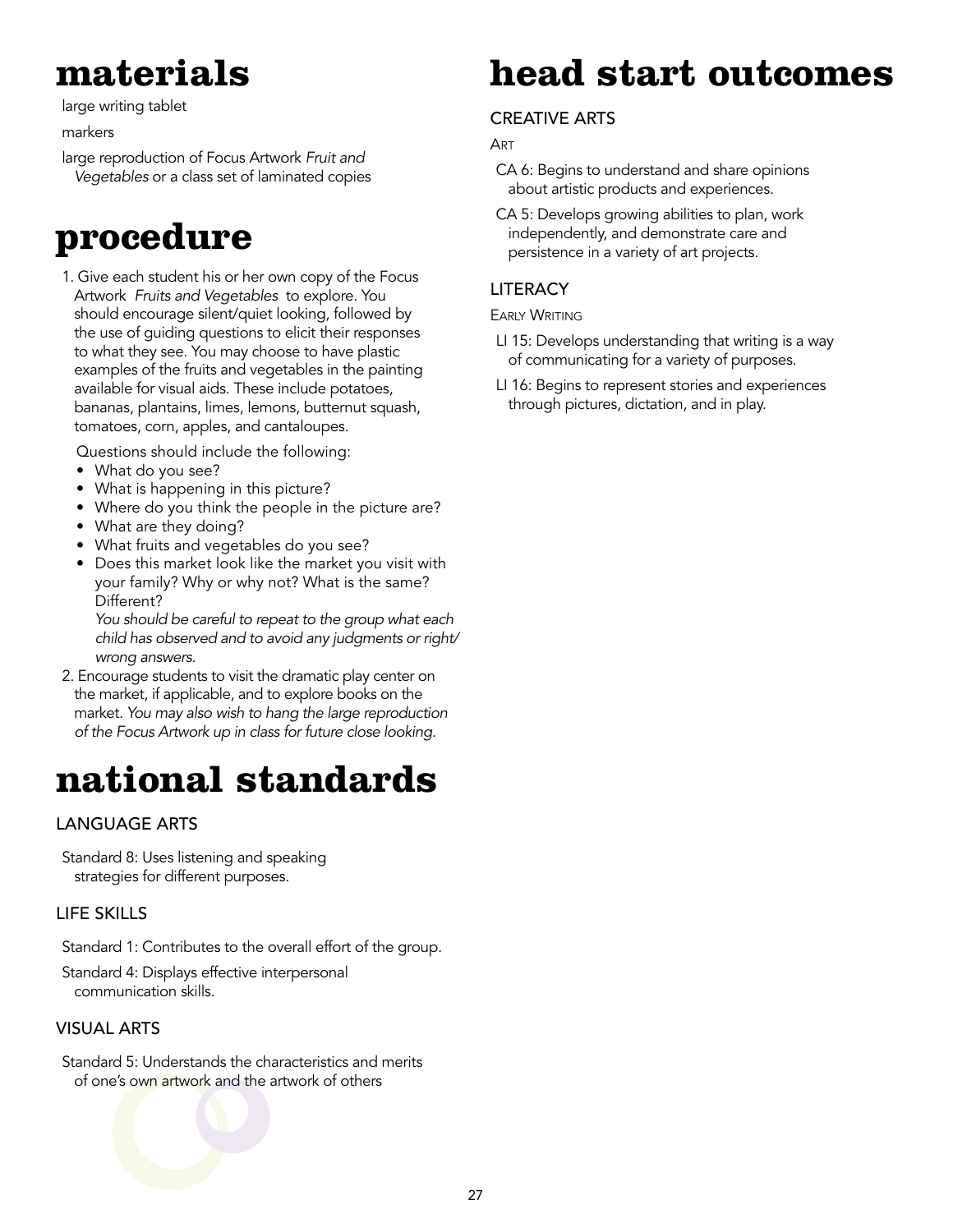**Lesson #3 Let's Shop for a Feast for 10**

### **time/setting**

Large Group Time

# **objectives**

- Students engage in the group reading of Focus Book *Feast for 10*.
- Students relate the events in the story to their personal experiences.
- Students draw connections between the Focus Book and the Focus Artwork.
- Students build concepts about cardinality and numerals as they relate the numeral on each page to the amount of objects on that page.
- Students learn and incorporate new vocabulary related to the theme.

### **vocabulary**

(Definitions from Merriam-Webster Online Dictionary www.webster.com)

- feast: *elaborate meal often accompanied by a ceremony or entertainment*
- fruit: *usually edible reproductive body of a seed plant*
- groceries: *food and cleaning materials sold at a market*
- market: *self-service retail market selling food and household merchandise*
- vegetable: *usually herbaceous plant (as the cabbage, bean, or potato) grown for an edible part that is usually eaten as part of a meal*

# **materials**

Focus Book *Feast for 10*

large reproduction of Focus Artwork *Fruit and Vegetables* by Jacob Lawrence

## **procedure**

1. Arrange students in a group so that all may see the Focus Book *Feast for 10.*

- 2. Share the book, asking students what they think the story might be about from looking at the front cover.
- 3. Read the book and allow time for questions and discussion of each page.

Questions may include the following:

- What are they doing? Where are they going?
- What does the word "feast" mean?
- What do you think they will buy next?
- What do you think they will cook with this food?
- 4. During the reading, draw attention to the numerals in the book, occasionally counting the objects on each page to correspond with the numeral. You may wish to have plastic fruits and vegetables or flashcards with images in the correct quantities for students to count along with the book.
- 5. Upon completing of the book, promote further discussion by asking the following:
	- What items were on this family's grocery list?
	- What vegetables did they buy?
	- What fruits did they buy?
	- Do you go to the market with your family?
	- Do you ever get to choose a favorite food? What is it?
- 6. Next, share the reproduction of the Focus Artwork *Fruits and Vegetables* with students. Ask if they can identify any of the same fruits or vegetables that they saw in *Feast for 10*. Encourage students to have a discussion comparing and contrasting the painting and the book. What is the same? Different?
- 7. Upon completing of this activity, make the book available for individual reading along with other appropriate market-related books.

# **national standards**

#### Language Arts

Standard 5: Uses the general skills and strategies of the reading process.

Standard 6: Uses reading skills and strategies to understand and interpret a variety of literary texts.

#### **MATHEMATICS**

Standard 2: Understands and applies basic and advanced properties of the concepts of numbers.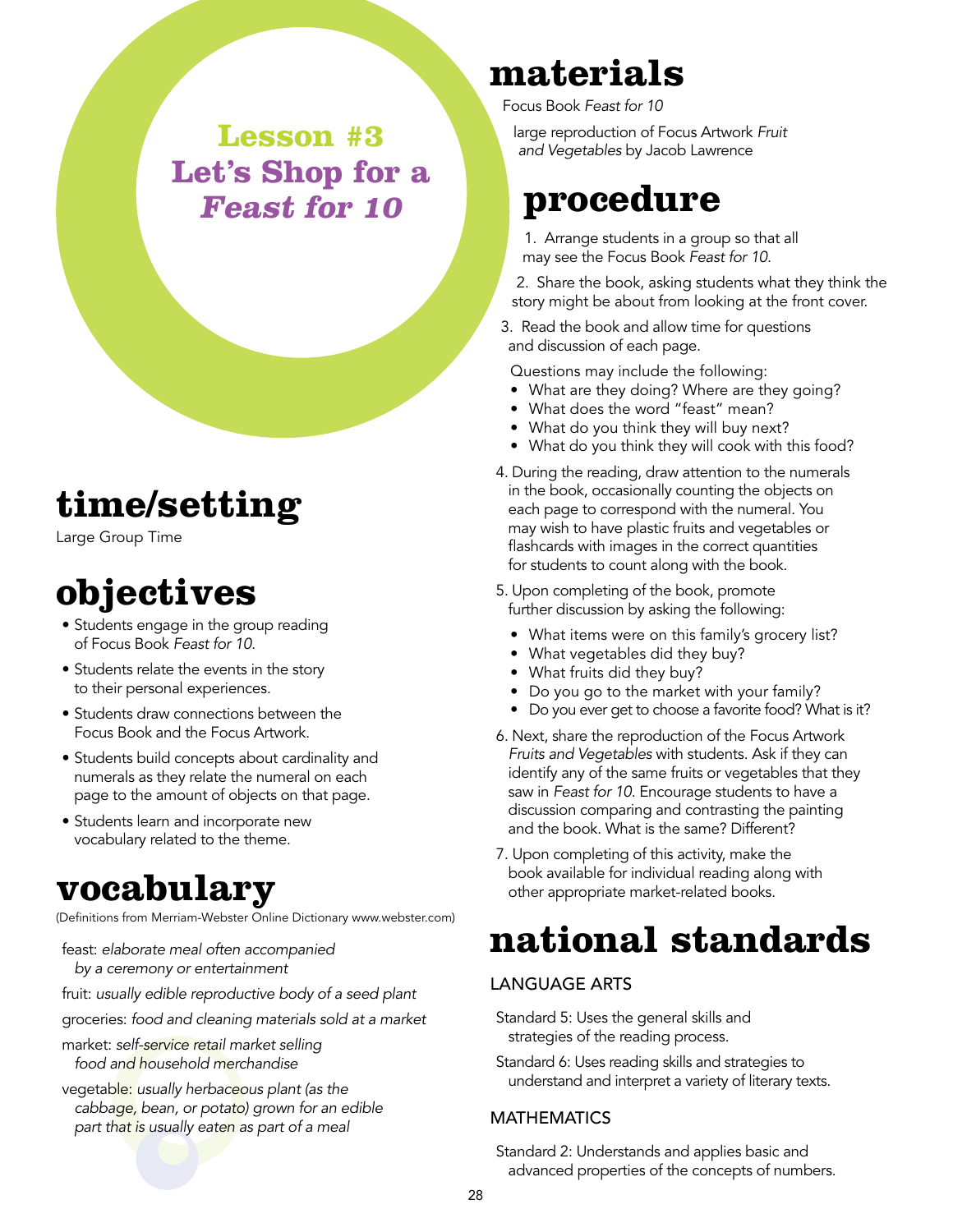# **head start outcomes**

### **LITERACY**

Book Knowledge & Appreciation

- LI 6: Shows growing interest and involvement in listening to and discussing a variety of fiction and nonfiction books and poetry.
- LI 7: Shows growing interest in reading-related activities such as having to have a favorite book read, choosing to look at books, drawing pictures based on stories, asking to take books home, going to the library, and engaging in pretend reading with other students.
- LI 8: Demonstrates progress and abilities to retell and dictate stories from books and experiences, to act out stories in dramatic play, and to predict what will happen next in a story.
- LI 9: Progresses in learning how to handle and care for books, viewing one page at a time in sequence and moving from front to back.

#### **MATHEMATICS**

Numbers & Operations

- MA 1: Demonstrates increasing interest and awareness of numbers and counting as a means for solving problems and determining quantity.
- MA 3: Develops increasing ability to count in sequence to 10 and beyond.
- MA 4: Begins to make use of one-to-one correspondence in counting objects and matching groups of objects.
- MA 5: Begins to use language to compare numbers of objects with terms such as more, less, greater than, fewer, equal to.

### **Lesson #4 My Mom Gave Me a Nickel**

# **time/setting**

In preparation for this lesson, you will need to prepare an interactive chart using the following materials:

- poster board
- markers
- glue sticks
- index cards for interactive word cards with picture cues
- self-adhesive magnet strips or Velcro for attaching the word cards

Print the following predictable text on the poster board. Leave a blank space, long enough to fit the interactive word card, on the appropriate line.

my mom gave me a nickel

to buy a pickle.

I didn't buy a pickle.

I bought some \_\_\_\_\_

Print the interactive word cards. Be sure all word cards are the same length. Interactive words might be objects in the painting *Fruits and Vegetables* or in the book *Feast for 10.*

Laminate the chart and interactive word cards for durability.

Attach magnet strips or Velcro on the blank space on the chart and on the back of each word card.

Attach chart to wall for display in classroom. Place word cards in basket with the chart.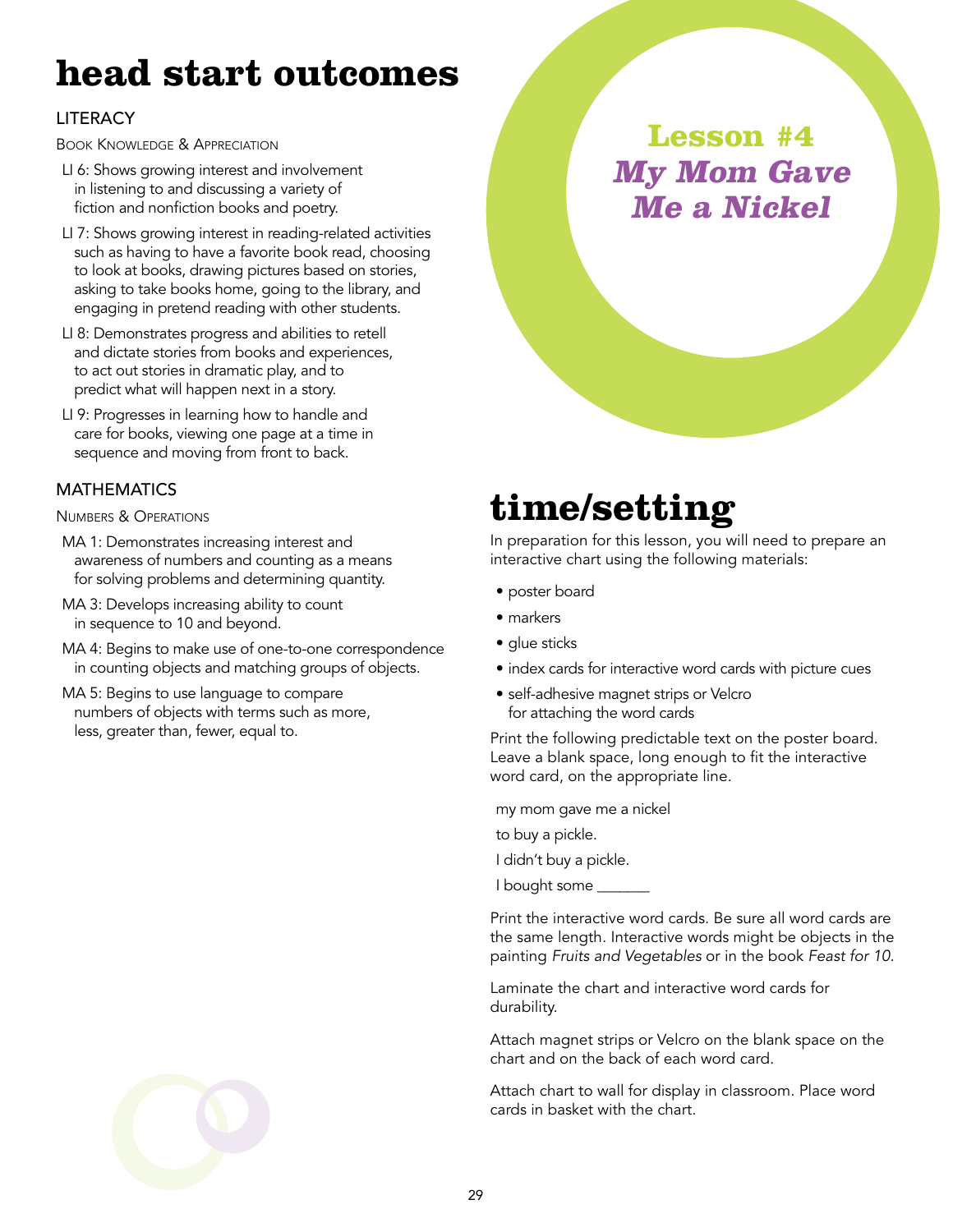# **objectives**

- Students strengthen their understanding of voiceprint pairing that occurs during the reading of the *My Mom Gave Me a Nickel chart*.
- Students draw connections between the interactive chart, the Focus Book *Feast for 10* and the Focus Artwork *Fruits and Vegetables.*
- Students continue to appropriately use vocabulary introduced in previous lessons.

### **vocabulary**

(Definitions from Merriam-Webster Online Dictionary www.webster.com)

- community: *people with common interests living in a particular area*
- feast: *elaborate meal often accompanied by a ceremony or entertainment*
- fruit: *usually edible reproductive body of a seed plant*
- groceries: *food and cleaning materials sold at a market*

market: *a self-service retail store selling food and household merchandise*

neighborhood: *people living near one another*

- need: *requirement for the well-being of a person or animal*
- vegetable: *usually herbaceous plant (as the cabbage, bean, or potato) grown for an edible part that is usually eaten as part of a meal*

# **materials**

interactive chart with word cards for *My Mom Gave Me a Nickel*

Focus Book *Feast for 10*

large reproduction of Focus Artwork: *Fruit and Vegetables*

# **procedure**

- 1. Arrange students in a group so that all may see the interactive chart titled *My Mom Gave Me A Nickel.* Tell students that they are going to play a game using the market and food words that they learned while looking at the Focus Artwork and while reading the Focus Book.
- 2. Introduce and read the interactive chart to students, pointing to each word as it is read. You should choose a word out of the basket of interactive word cards to fill in the blank.
	- My mom gave me a nickel to buy a pickle. I didn't buy a pickle. I bought some \_\_\_\_\_\_\_

3. Repeat activity so each student has a turn choosing a word for the chart. The class will read along with each new version of the sentence.

# **national standards**

### Language Arts

Standard 5: Uses the general skills and strategies of the reading process.

Standard 8: Uses listening and speaking strategies for different purposes.

### Life Skills

Standard 1: Contributes to the overall effort of the group.

Standard 4: Displays effective interpersonal communication skills.

### **head start outcomes**

### **LITERACY**

Book Knowledge & Appreciation

LI 6: Shows growing interest and involvement in listening to and discussing a variety of fiction and nonfiction books and poetry.

PRINT AWARENESS & CONCEPTS

- LI 10: Shows increasing awareness of print in classroom, home, and community settings.
- LI 11: Develops growing understanding of the different functions of forms of print such as signs, letters, newspapers, lists, messages, and menus.
- LI 12: Demonstrates increasing awareness of concepts of print, such as that reading in English moves from top to bottom and from left to right, that speech can be written down, and that print conveys a message.
- LI 13: Shows progress in recognizing the association between spoken and written words by following print as it is read aloud.
- LI 14: Recognizes a word as a unit of print, or awareness that letters are grouped to form words, and that words are separated by spaces.

### Language Development

Listening & Understanding

- LD 1: Demonstrates increasing ability to attend to and understand conversations, stories, songs, and poems.
- LD 3: Understands an increasingly complex and varied vocabulary.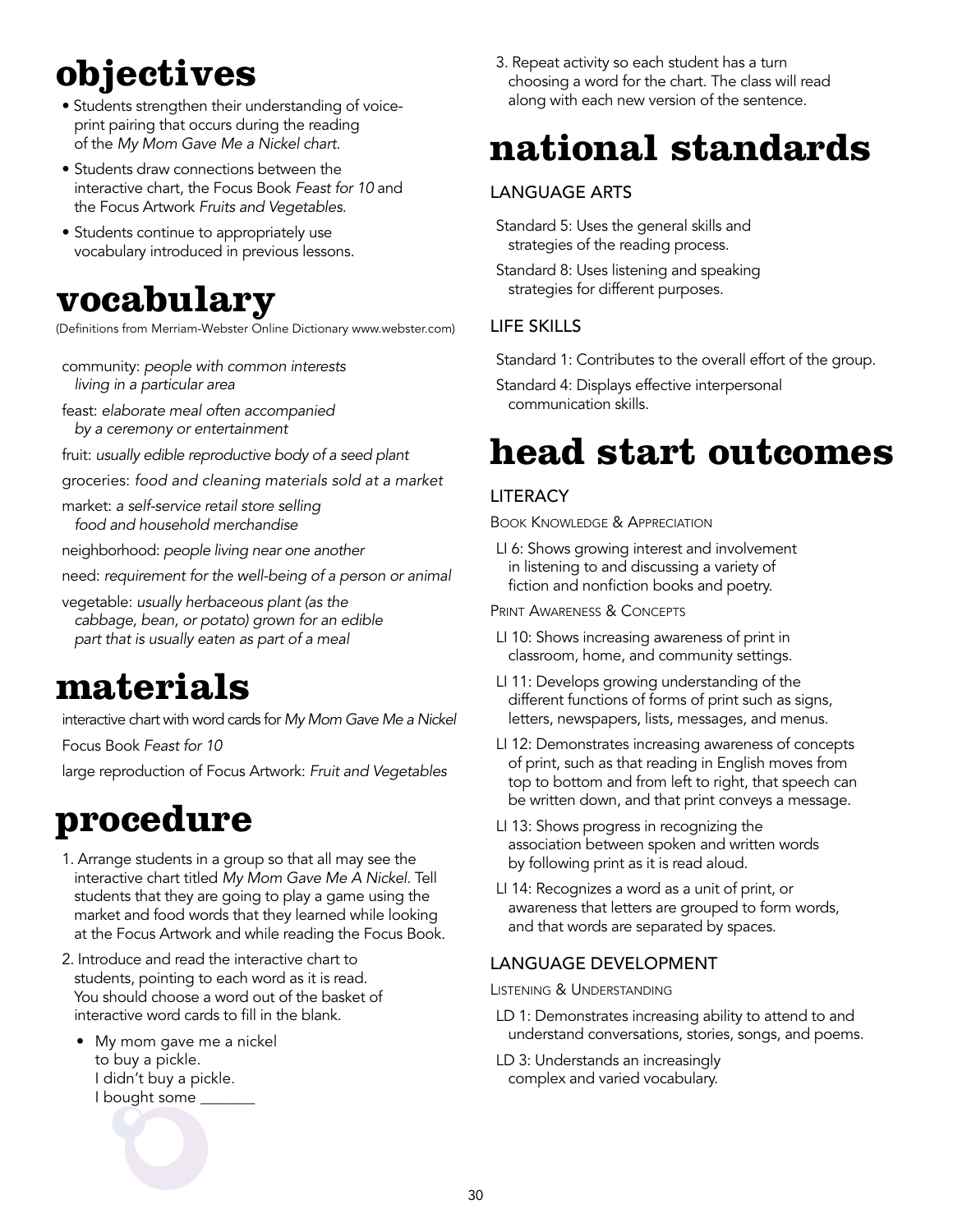### **Lesson #5 A Trip to Market**

# **time/setting**

For this activity, the class will visit a local market to purchase ingredients for a favorite class recipe.

# **objectives**

- Students participate in a large group discussion on the topic of community helpers and in particular the market.
- Students create a shopping list for a trip to the market.
- Students visit (if possible) a local market with their classmates.
- Students visually document their visit to the market.

### **vocabulary**

(Definitions from Merriam-Webster Online Dictionary www.webster.com)

community: *people with common interests living in a particular area*

feast: *elaborate meal often accompanied by a ceremony or entertainment*

fruit: *usually edible reproductive body of a seed plant*

groceries: *food and cleaning materials sold at a market*

- ingredient: *components needed to create a recipe*
- market: *self-service retail market selling food and household merchandise*
- neighborhood: *people living near one another*

need: *requirement for the wellbeing of a person or animal*

recipe: *set of instructions for making something from various ingredients* vegetable: *usually herbaceous plant (as the cabbage, bean, or potato) grown for an edible part that is usually eaten as part of a meal*

# **materials**

large writing tablet disposable cameras

favorite food recipe (should be decided by class)

# **procedure**

- 1. Arrange students in a group so that all may see the large writing tablet with the words "Shopping List" written on top. Tell students that they are going to take a field trip to the local market to buy items to make a favorite class recipe. You may decide to have a few suggestions for students to choose from–chocolate chip cookies, vegetable soup, spaghetti, etc. If a class visit to the market is not possible, you may collect the ingredients.
- 2. Once students have decided what recipe they would like to make, discuss with students what they think they will need to get at the market. List items on the writing tablet, thus creating a shopping list. Students may not know everything that goes into a particular recipe, and you will need to help with this process.
- 3. Prepare students for their trip to the market by going over rules for behavior.
- 4. During the visit, you will give small groups of students disposable cameras in order to document the visit. Before you leave the market, turn in cameras to be developed, and *pick them up at a later time.* You may wish to show students some of the products depicted in *Feast for 10* or *Fruits and Vegetables.*
- 5. Upon returning to class, unpack groceries on a main table. Ask students to discuss their visit to the market. Possible questions may include the following:
	- What did you see at the market?
	- What was your favorite part of the visit?
	- Was the market we visited like the market in *Feast for 10*? Or in *Fruits and Vegetables*? How was it different?
- 6. Tell students that you (or the school cafeteria) is going to use the ingredients they purchased to create a treat for the class. *You should discuss this with school cafeteria or make recipe at home and bring it in for class.*
- 7. Create a feast atmosphere, much like that in *Feast for 10,* and allow students to enjoy their treat. Pictures of the visit should be available for students to explore and discuss.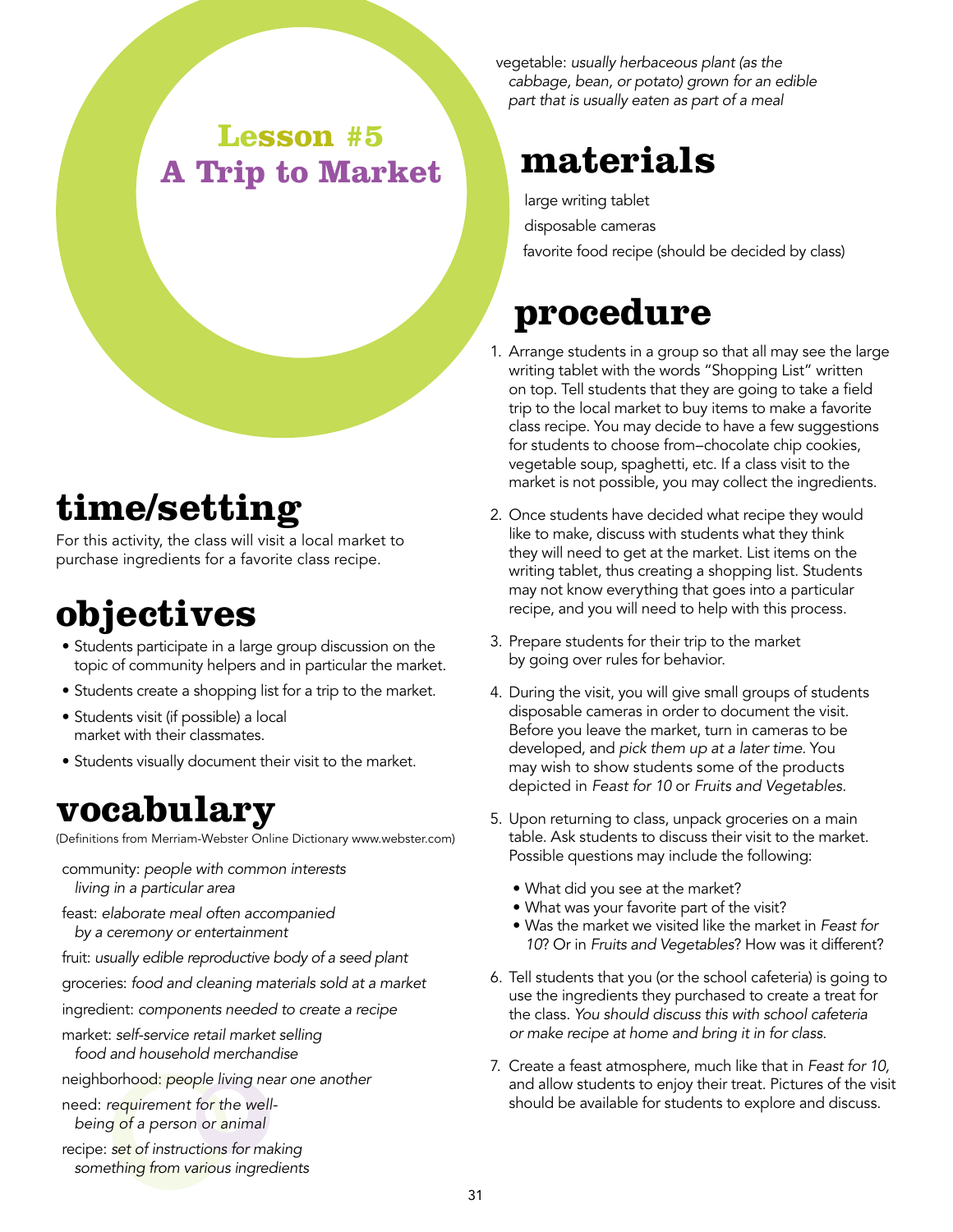# **national standards**

### **ECONOMICS**

Standard 4: Understands basic features of market structures and exchanges.

### Language Arts

Standard 1: Uses the general skills and strategies of the writing process.

Standard 8: Uses listening and speaking strategies for different purposes.

### Working With Others

Standard 1: Contributes to the overall effort of a group.

Standard 4: Displays effective interpersonal communication skills.

### **head start outcomes**

### Language Development

Listening & Understanding

- LD 1: Demonstrates increasing ability to attend to and understand conversations, stories, songs, and poems.
- LD 3: Understands an increasingly complex and varied vocabulary.

#### SPEAKING & COMMUNICATING

- LD 6: Progresses in abilities to initiate and respond appropriately in conversation and discussions with peers and adults.
- LD 7: Uses an increasingly complex and varied spoken vocabulary.

#### Social & Emotional Development

#### **COOPERATION**

SED 7: Increases abilities to sustain interactions with peers by helping, sharing, and discussing.

SED 9: Develops increasing abilities to give and take in interactions, to take turns in games or using materials, and to interact without being overly submissive or directive.

### **resources**

Bond, Michael. *Paddington Bear Goes to Market.* New York: Harper Festival, 1998.

Ehlert, Lois. *Eating the Alphabet: Fruits & Vegetables from A to Z*. San Diego: Harcourt Children's Books, 1989.

Ehlert, Lois. *Growing Vegetable Soup*. New York: Scholastic Inc., 1987.

Falwell, Cathryn. *Feast for 10.* New York: Houghton Mifflin Company, 1993.

Field, Rachel. *General Store.* New York: Scholastic Inc., 1990.

McIlwain, John. *The DK Student's Illustrated Dictionary.* New York: DK Publishing, Inc., 1994.

Miranda, Ann. *To Market, To Market.* San Diego: Harcourt Brace, 1997

Rockwell, Anne. *Apples and Pumpkins.* New York: Simon and Schuster Books For Young Readers, 1989.

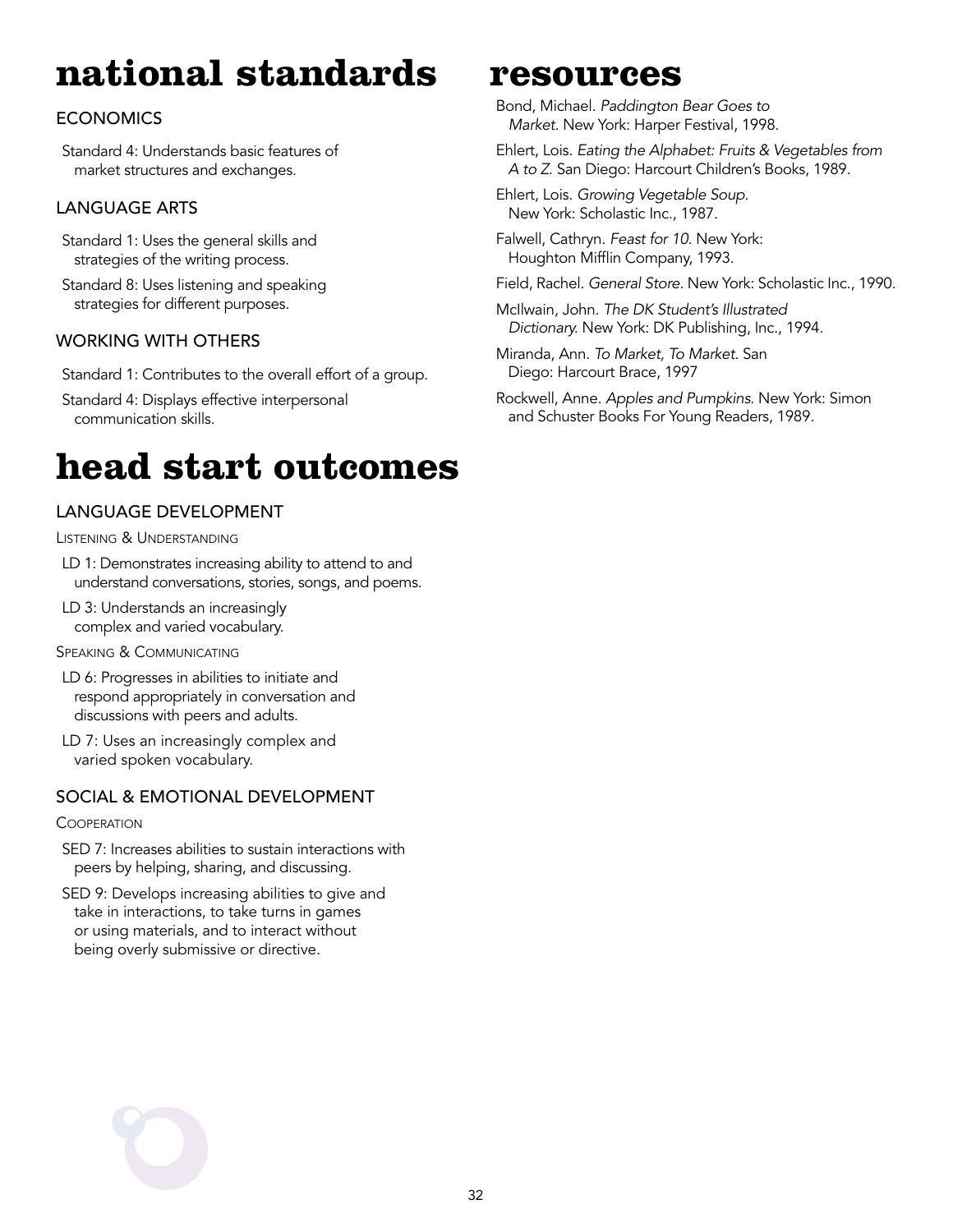### **Art–Making Experience Market Collage**

# **time/setting**

In preparation for this lesson, you will need to complete the following:

- Compose a letter to parents requesting packaging of their child's favorite grocery items to be brought to school. (See sample provided.) Send letter home one week prior to art-making experience.
- Gather grocery store ads and coupons.
- Acquire a large sturdy base for the collage such as a box, display board, or poster board.

# **objectives**

- Students represent their understanding or interpretation of the grocery store in a three-dimensional collage.
- Students bring to class one item for the class collage (packaging from their favorite grocery item).
- Students continue to appropriately use vocabulary introduced in previous lessons.
- Students grow in their appreciation of the artwork created by their peers and themselves.

# **vocabulary**

(Definitions from Merriam-Webster Online Dictionary www.webster.com)

community: *people with common* 

*interests living in a particular area*

feast: *elaborate meal often accompanied by a ceremony or entertainment*

fruit: *usually edible reproductive body of a seed plant*

groceries: *food and cleaning materials sold at a market*

ingredient: *components needed to create a recipe*

market: *self-service retail market selling food and household merchandise*

neighborhood: *people living near one another*

need: *requirement for the wellbeing of a person or animal*

recipe: *set of instructions for making something from various ingredients*

vegetable: *usually herbaceous plant (as the cabbage, bean, or potato) grown for an edible part that is usually eaten as part of a meal*

### **materials**

large sturdy base for collage (cardboard, posterboard)

students' grocery item packages brought from home (cereal box, chip bag, etc.)

coupons, circulars, and supplemental grocery packaging brought in by teacher

photos from class trip to the market

glue or tape

student scissors

adult scissors

## **procedure**

- 1. Share with students that, as a class, they are each going to create a collage of their favorite foods, or at least the packaging from each of their favorite foods. Ask students to think about some of their favorite foods that they may purchase at the market. Tell students that they are each going to bring from home the packaging of one product that they would really like to include on the collage.
- 2. Collect students' grocery item packages in common display area of classroom. If time allows, have a discussion with students about each of their items.
- 3. Prepare art-making experience area by displaying students' grocery item packages, pictures from class market visit, coupons and circulars, along with collage base, scissors, and glue or tape.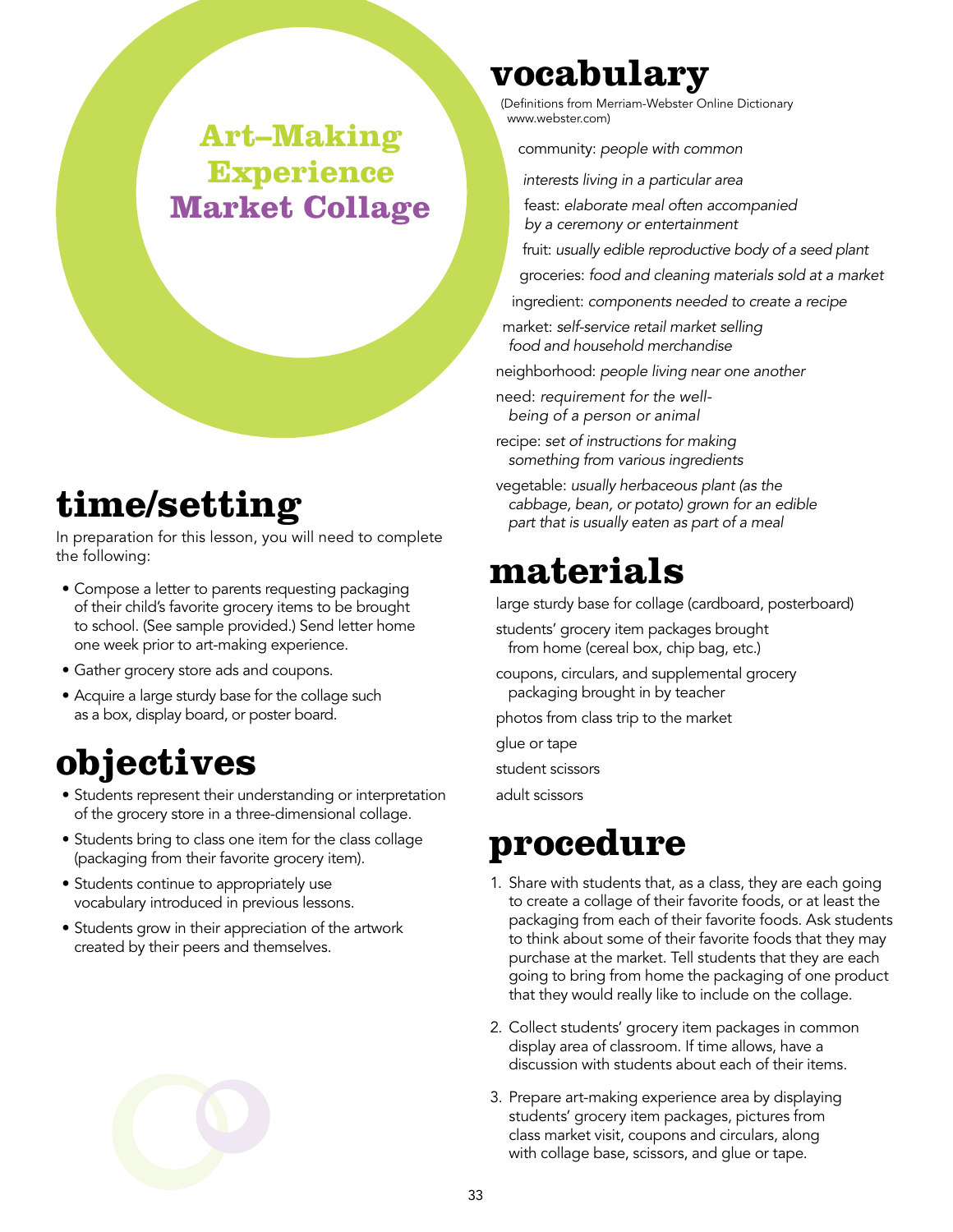- 4. Encourage students to contribute to the collage by placing the available materials onto the base. Some students may only want to place one item while others may want to work longer, placing many items.
- 5. Using leading questions and comments, facilitate student interest and involvement.

Examples include:

- Where do you think you will put your grocery item on the collage?
- How can you make the collage more colorful?
- Will you choose a coupon or a package to glue on the collage?
- 6.Display finished collage in classroom or school area and discuss.

# **sample parent letter**

Dear Families,

We are currently studying the topic of community helpers. Specifically, we are focusing on the market's role in the community as a resource to meet people's needs. Our indepth exploration will include activities that target goals in literacy and artistic development.

Additionally, we will be taking two field trips in the upcoming weeks. The first will be a trip to the Art Museum, ENTER DATE. While there we will view larger versions of paintings we are looking at in the classroom. Then on ENTER DATE, we will take a walking field trip to a local market to buy ingredients for a favorite class recipe. Please sign and return the attached permission slips. Through these trips we hope to solidify the students' understanding of the topic while exposing them to art and their community in a positive way.

We will also be creating a large collage as a classroom community. We would like to incorporate into this collage items that represent your child. Please send to school a picture of or the packaging from your child's favorite thing to buy at the grocery store. We would also appreciate any coupons or grocery store circulars you may have available. Please bring these items to school by ENTER DATE

If you have any questions or suggestions, please feel free to share them.

Thank You,

signature

# **national standards**

### Visual Arts

- Standard 1: Understands and applies media, techniques, and processes related to the visual arts.
- Standard 5: Understands the characteristics and merits of one's own artwork and the artwork of others.

### Working With Others

Standard 1: Contributes to the overall effort of a group.

Standard 4: Displays effective interpersonal communication skills.

Standard 5: Demonstrates leadership skills.

# **head start outcomes**

### Creative Arts

Art

- CA 3: Gains ability in using different art media and materials in a variety of ways for creative expression and representation.
- CA 4: Progresses in abilities to create drawings, paintings, models, and other art creations that are more detailed, creative, or realistic.
- CA 5: Develops growing abilities to plan, work independently, and demonstrate care and persistence in a variety of art projects.

#### Social & Emotional Development **COOPERATION**

- SED 7: Increases abilities to sustain interactions with peers by helping, sharing, and discussing.
- SED 8: Shows increasing abilities to use compromise and discussion in working, playing, and resolving conflicts with peers.
- SED 9: Develops increasing abilities to give and take in interactions, to take turns in games or using materials, and to interact without being overly submissive or directive.

#### Self-Control

SED 4: Shows progress in expressing feelings, needs, and opinions in difficult situations and conflicts without harming themselves, others, or property.

Knowledge of Families & Communities

- SED 9: Develops increasing abilities to give and take in interactions, to take turns in games or using materials, and to interact without being overly submissive or directive.
- SED 15: Develops growing awareness of jobs and what is required to perform them.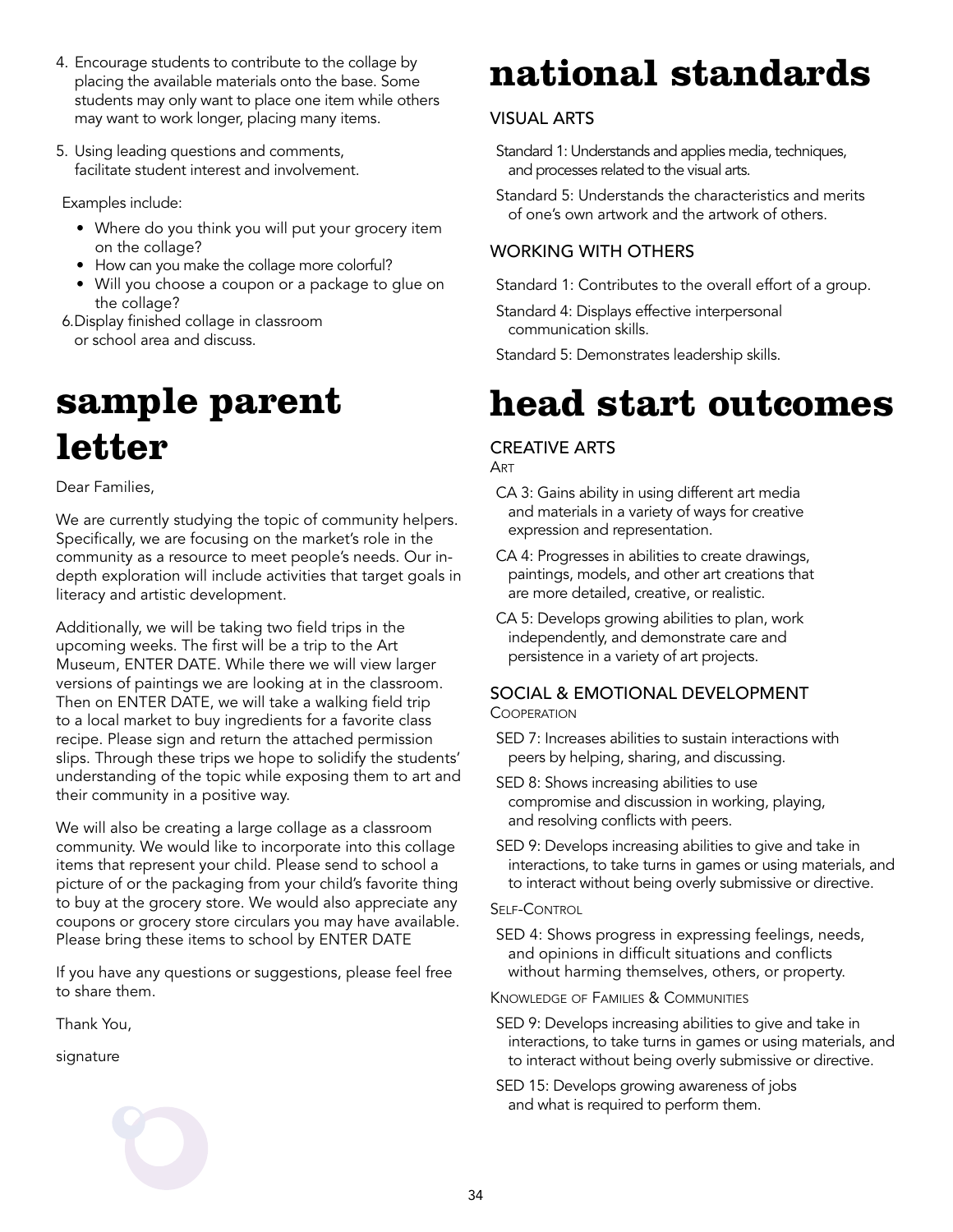# cincinnati art museum



Jacob Lawrence, *Fruits and Vegetables,* 1959, Mr. and Mrs. Harry S. Leyman Endowment, 2003.260

# **Dear Adult Friends and Caregivers,**

As you know, your child recently participated in an art-integrated curriculum created by the Cincinnati Art Museum which explored the concept of community helpers and the market. During this series of lessons and a visit to the Art Museum, your child had the opportunity to discover this painting by famed American artist, Jacob Lawrence. The painting, entitled *Fruits and Vegetables*, inspired a variety of responses and conversations.

We hope that you will look at *Fruits and Vegetables* together with your child and talk about it. Below please find a variety of extension activities that you and your child may wish to try to expand the learning they have begun in class.

- 1. See if your town or city has a local farmer's market, go visit.
- 2. Visit a local farm to pick fruits or vegetables.
- 3. Visit a health food store to see how it is different from your usual grocery store (or vice versa).
- 4. Help an adult make a pizza and arrange the ingredients in artful ways. Make a pepperoni smile and mushroom eyes.
- 5. Cut up old magazines with food pictures and glue together interesting combinations such as blueberry pancakes with salsa on top.
- 6. Visit the Cincinnati Art Museum. Call (513) 721-ARTS for more information, or go online at www.cincinnatiartmuseum.org You can see the original *Fruits and Vegetables* while here.

Not from Cincinnati? Visit your local museum and look for images of other community helpers: policemen, teachers, firemen, etc.



General operating support for the Cincinnati Art Museum is provided by



Official Airline ▲ Delta